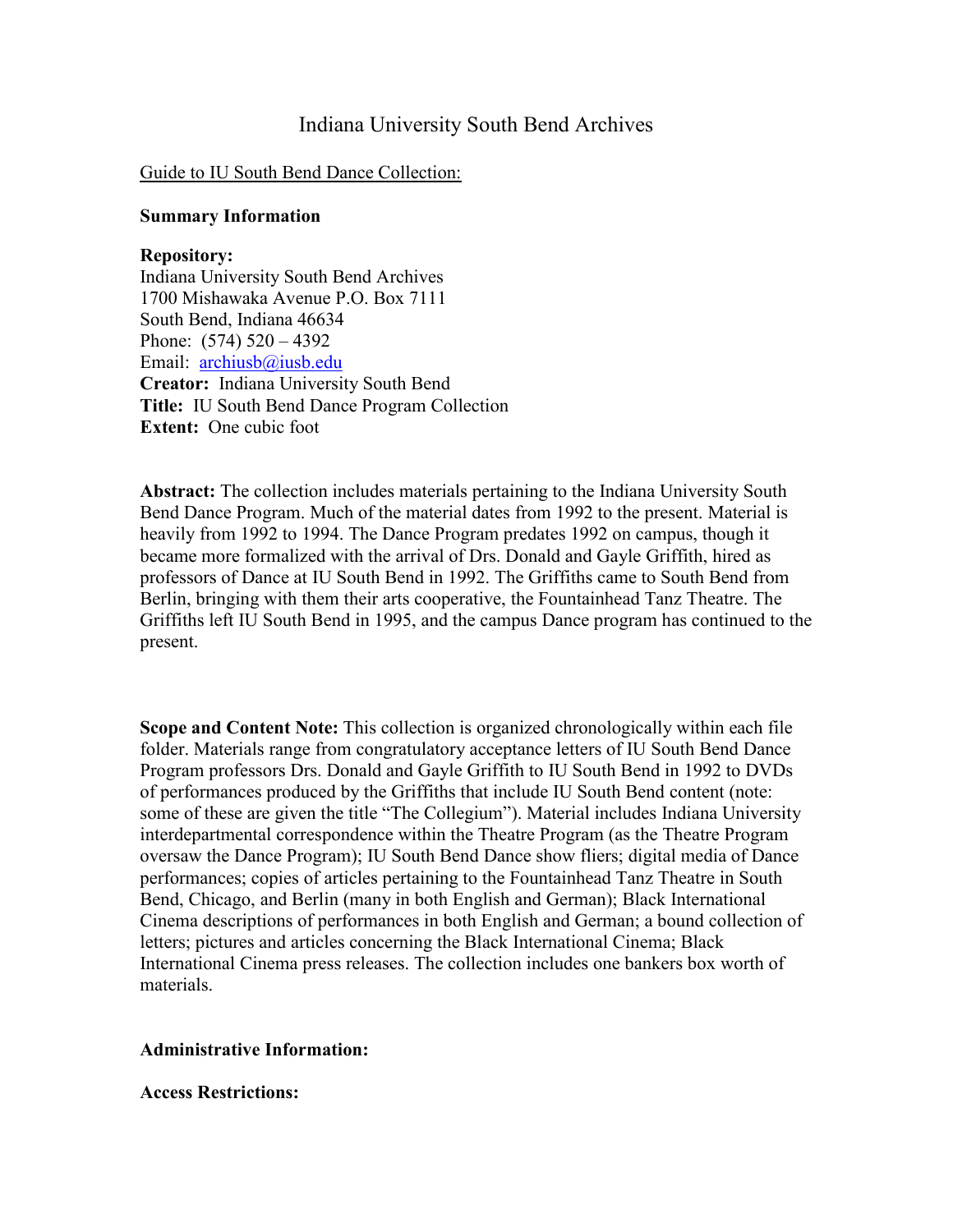This collection is open for research. Advanced notice is required.

## **Usage Restrictions:**

Copyright interests for this collection have been transferred to the Trustees of Indiana University. For more information, contact the Indiana University South Bend Archivist.

## **Preferred Citation:**

[Item]: IU South Bend Dance Collection, Indiana University South Bend Archives.

## **Processing Information:**

Processed by Archives volunteer Christie Pierce from December 2010 to February 2011. Updated by Archivist Alison Stankrauff, June 2011. Updated 2018 by student worker Madeline Allin.

## **Box 1 of 1**

Folder: IU South Bend Dance Program 1992-1993, Folder 1 of 2:

- 1. IU South Bend Arts, Arts Choice Announcement, 1992-1993.
- 2. IU South Bend 1992-1993 New Faculty list by division and department, including press conference agenda, call to audition and partial archival works list.
- 3. Division of Arts Memo to Staff: 1992-1995 Dance Program.
- 4. IU South Bend Press Release, "New IUSB Dance Program Directors Have National and International Credentials", published 20 May 1992.
- 5. *South Bend Communicator*, "Husband and Wife Team Appointed to Head IUSB Dance Program," 15 July-15 August 1992.
- 6. *IU Newspaper* "Dancing Duo to Head IUSB's New Credit Program," 24 July 1992.
- 7. IU South Bend Media Information: Griffith Welcome Letter, 31 August 1992.
- 8. IU South Bend Arts Academy Fall Catalog and Newsletter "Internationally Known Artists-in-Residence Add Dance Offerings," 1992.
- 9. Audition Notice, Fall 1992.
- 10. *South Bend Tribune* "Dance Company Takes Message to IUSB," 17 September 1992.
- 11. IU South Bend *Update* Newsletter No. 1, 21 September 1992.
- 12. *South Bend Tribune* "Dance Expands," 28 September, 1992.
- 13. *Preface Focus* "International Flair: Dance Instruction Team Introduces New Curriculum in Dance, Music and the Arts," 29 September 1992.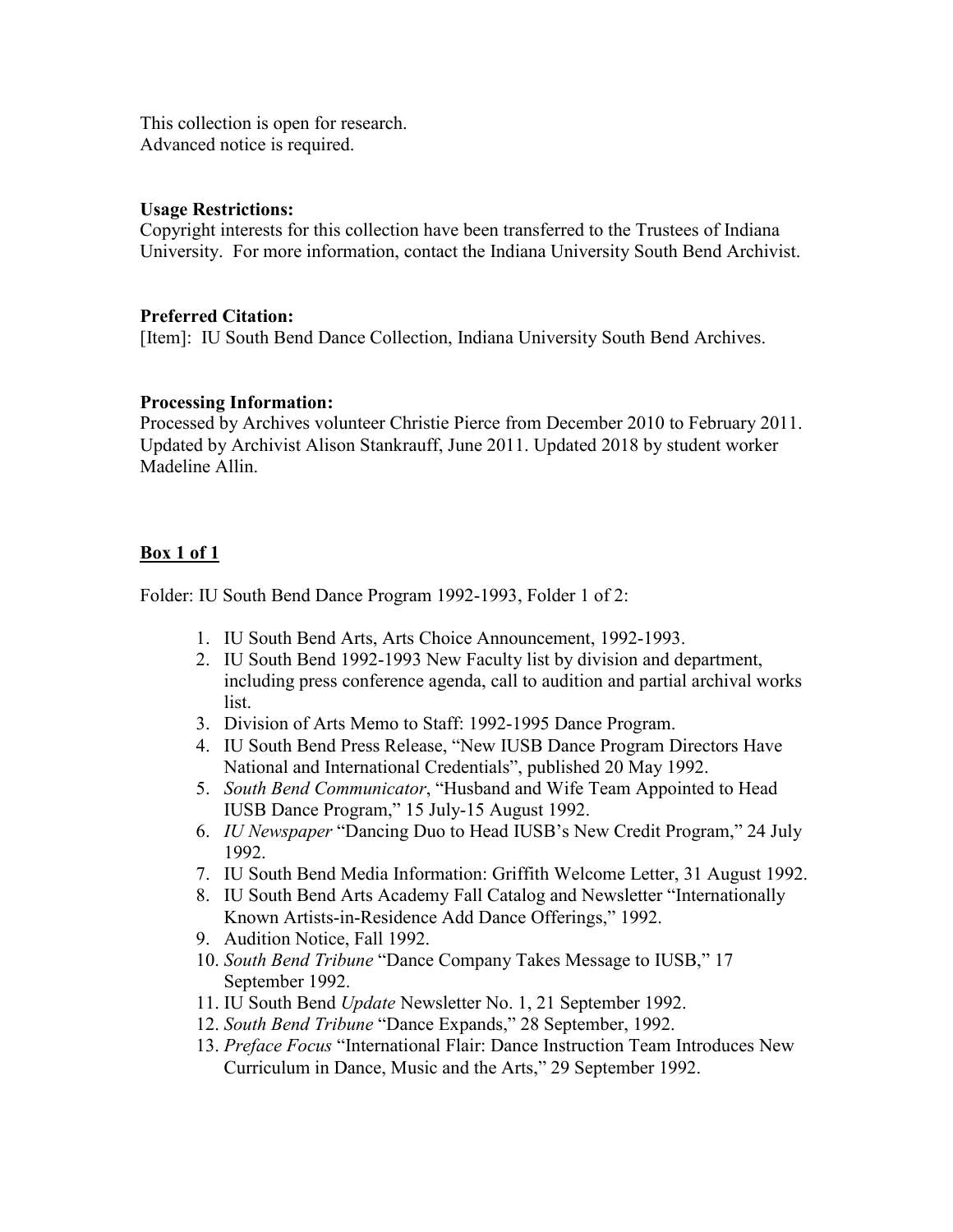- 14. "South Bend Broadening the Base" article on the Griffiths by Judy Bradford, November 1992. Publication unknown, but most likely the *South Bend Tribune*.
- 15. *IUSB Preface* "Women to be Subject of Premier Dance Performance," 3 November 1992.
- 16. IU South Bend *Update* No. 8, 9 November 1992.
- 17. *South Bend Tribune* "Two Shows at University's Highlight Diverse Dance," 12 November 1992.
- 18. *South Bend Tribune* "Filling the Dance Card," 1992.
- 19. Interdepartmental Communication: Development of Dance Program, 9 December 1992.
- 20. Interdepartmental Communication: Dance Funds, 10 December 1992.
- 21. Press Release, "SBCSC Students Screen Films for IUSB Film Festival", 28 December 1992. Publication unknown.

Folder IU South Bend Dance Program, 1992 to 1993, Folder 2 of 2:

- 1. IU South Bend Course Offerings, 1993.
- 2. 8th Annual Black International Cinema "Coming to America" Foreword, 1993.
- 3. 8<sup>th</sup> Black International Cinema Screening Committee Film Ratings, 1993.
- 4. Press Release, 8<sup>th</sup> Annual Black International Cinema opens at IU South Bend, 1992-1993.
- 5. IU South Bend *Update* No. 10, page 2-3, 1993.
- 6. Fountainhead Thank You listing, with notations, 1993.
- 7. "Face of Wisdom" television program, correspondence to Griffiths, 29 January 1993.
- 8. *Preface* news article, "Black International Cinema Festival to be Held at IU South Bend," 2 February 1993.
- 9. Interdepartmental Communication, Schedule and Budget, 26 February 1993.
- 10. Arts, IU South Bend Showcase "A Celebration of the Arts," 21 February 1993.
- 11. 8th Annual Black International Cinema film festival entry form for IU South Bend, USA and Berlin, Germany, March 1993.
- 12. 8th Annual Black International Cinema schedule, 17-21 March 1993.
- 13. "Black International Cinema" *Vision: Ein Deutsch-Amerikanisches Magasin*, March 1993 (written in German).
- 14. *South Bend Tribune* "Black Film Festival to Take Hard Look at Unity, Diversity," 14 March 1993.
- 15. *South Bend Tribune* "Black Cinema Ready to Roll Canadian, Australian Works," 17 March 1993.
- 16. *South Bend Tribune* "Jamaica and Indy Add Films," 18 March 1993.
- 17. *South Bend Tribune* "Race Bias Probe in Film Study," 19 March 1993.
- 18. *South Bend Tribune* "Movies Will Run Most of Day at IUSB," 20 March 1993.
- 19. *South Bend Tribune* "Festival Finale Includes Awards in Three Fields," 21 March 1993.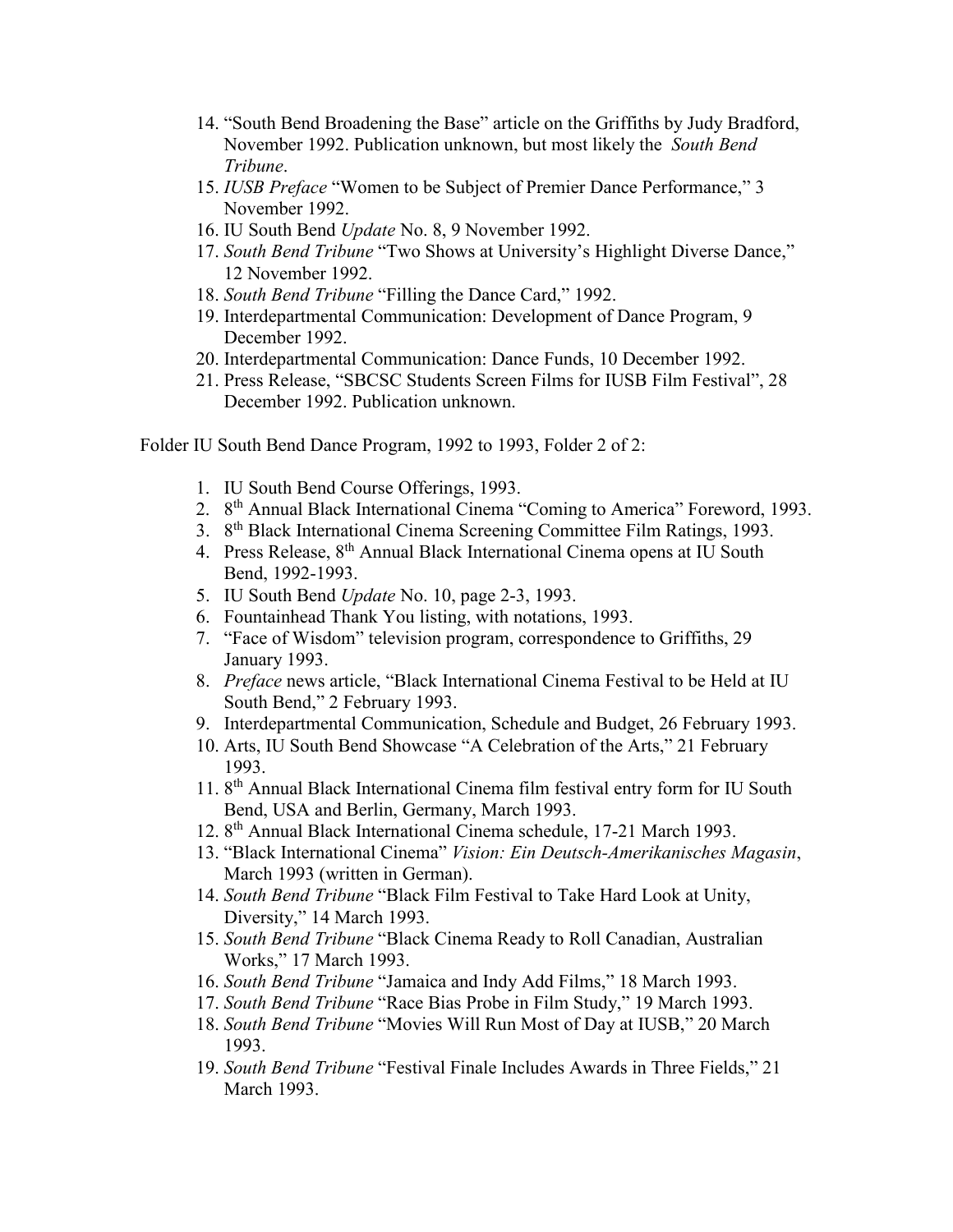- 20. 8th Annual Black International Cinema 17-21 March, official schedule and press releases.
- 21. Flyer "Coming Soon!! Black International Cinema Film Festival," 17-21 March 1993.
- 22. *IUSB Arts* "Dance in Full Swing for Spring," Spring 1993.
- 23. IU South Bend Interdepartmental Communication outline for 1993-1994 year, 12 April 1993.
- 24. Address by Amerika Haus Director on the occasion of the opening of the 8<sup>th</sup> Annual Black International Cinema in Berlin, Germany, May 1993.
- 25. *Checkpoint* "Film Noir" English and German versions, June 1993.
- 26. Minutes from Vice Chancellor for Academic Affairs Dr. Lester Lamon meeting, 21 August 1993.
- 27. Proof of Airing of "Peoples, Places, Neighbors, and Things" by television station WNDU, September 1993.
- 28. Memo to Griffiths discussing job expectations, 9 September 1993, by IU South Bend.
- 29. Nomination letter to D. Griffith to become an Indiana Arts Commission panelist, 4 October 1993.
- 30. Correspondence to Intercampus Research Fund from Anthony Droege, 28 October 1993.
- 31. Correspondence to Dr. Iris Rosa from Dé Bryant, 29 October, 1993.
- 32. "Ghetto-Kids und Möchtegerms" Tip: Berlin, May 1993.
- 33. Thank You correspondence to D. Griffith from Mana Derakhshani, 14 November 1993.
- Folder IU South Bend Dance Program, Photographs, circa 1992-1995.
	- 1. Twenty two photographs of Drs. Griffith.

Folder IU South Bend Dance Program, 1993 to 1997:

- 1. Photograph of dancer Angela Kramer from "Tryptich", 1994.
- 2. IU South Bend Arts Showcase performance, "The Theatre Company" pamphlet.
- 3. Fax from Ms. Ines Sommer to Mr. Griffith concerning  $9<sup>th</sup>$  Annual Black International Cinema, 23 June 1993.
- 4. Spotlight article concerning 9<sup>th</sup> Annual Black International Cinema, Step'n Out Calendar, 1994.
- 5. 9<sup>th</sup> Annual Black International Cinema flyer (in German), 1994.
- 6. IU South Bend Dance Program Flyer (English and German), 1994.
- 7. *The Torch* "Black International Cinema," 1994.
- 8. 9th Annual Black International Cinema entry form, 1994.
- 9. Division of Arts at IU South Bend presents Dance Program, 1994.
- 10. 9th Annual Black International Cinema festival information packet, 1994.
- 11. Remarks for opening ceremony for  $9<sup>th</sup>$  Annual Black International Cinema by Professor Dr. Abdul Alkalimat, 24 February 1994.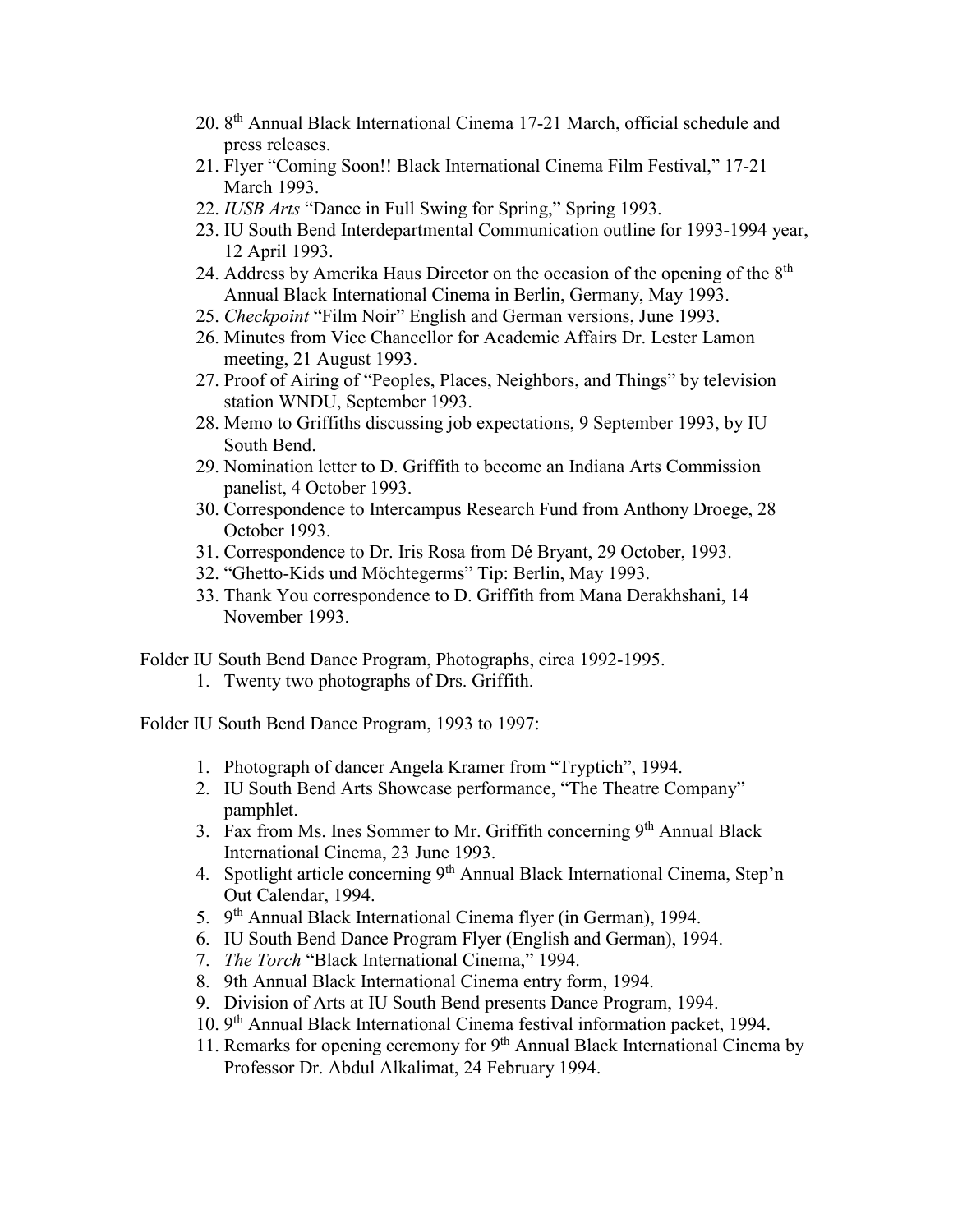- 12. IU South Bend Arts Showcase "A Celebration of the Arts" pamphlet, 11-25 March 1994.
- 13. *South Bend Tribune* "Mix of Art Inherent with Fountainhead," 17 March 1994.
- 14. *NeueZeit* "Internationale Künstler bei Fountainhead," 9 April, 1994.
- 15. Black International Cinema packet in German, 20-24 April, 1994.
- 16. *South Bend Tribune* "Mishawaka Teen Dances in Berlin," 27 May, 1994.
- 17. Correspondence to IU South Bend from Amerika Haus Berlin, 14 June, 1994.
- 18. *Mishawaka Enterprise* "It's My Life Dancing," 21 July, 1994.
- 19. *IU South Bend Update* Newsletter week of 19 September 1994.
- 20. Letter of recommendation for Drs. Griffith by Director of Production, Dr. Thomas C. Miller, PhD, 27 October, 1994.
- 21. *South Bend Tribune* "IUSB Troupe Combines Art with Dance for Program," 10 November 1994.
- 22. Flyer "Dance At IUSB," 12 November, 1994.
- 23. *South Bend Tribune* "Dances Bring Passion to Art," 14 November, 1994.
- 24. Letter to Director of Production, Dr. Thomas C. Miller from Barbara Magerfleisch praising Dance Program, 20 November 1994.
- 25. Letter to Vice Chancellor of Academic Affairs Lester Lamon from Barbara Magerfleisch praising Dance Program, 20 November 1994.
- 26. Letter to Dean R.W. Demaree from Barbara Magerfleisch praising Dance Program, 20 November 1994.
- 27. *The New Freedom* "Pan African Cultural Central Forms in South Bend, and International Black Film Festival," December 1994-January 1995.
- 28. Letter of recommendation for Drs. Griffith by Dr. Lynda Dixon Shaver, 18 December 1994.
- 29. Correspondence to Dr. Griffith from Notre Dame University inviting him to participate in a conference, "A City-Wide Celebration of Black History Month, 1996.
- XII Black International Cinema bound book, collection of articles, letters, pictures concerning Black International Cinema, 1993-1997. (Note, Not Foldered Due to Size).

Folder IU South Bend Dance Program, DVD - 1993 to 1994:

- 1. DVD, Dance rehearsal: "Ships in the Night", 9 April 1993. Note includes the performers Michelle Farris, Michelle Heintzberger, Tonya Heintzberger.
- 2. DVD, "Dance Rehearsal Part I, 1993/1994" (Note: Includes short footage of a dance performance done outdoors, seemingly in a neighborhood in South Bend as well as an interview with Donald Griffith, unidentified, but most likely produced by a South Bend area television station).
- 3. DVD, "Dance Rehearsal Part II, 1993/1994" Note includes the following performances: "Butterfly", "I Know Why the Caged Bird Sings", "Choices", "Kiss". Includes performers Michelle Farris, Michelle Heintzberger, Tonya Heintzberger, Tara Slessman, Mary Weber.